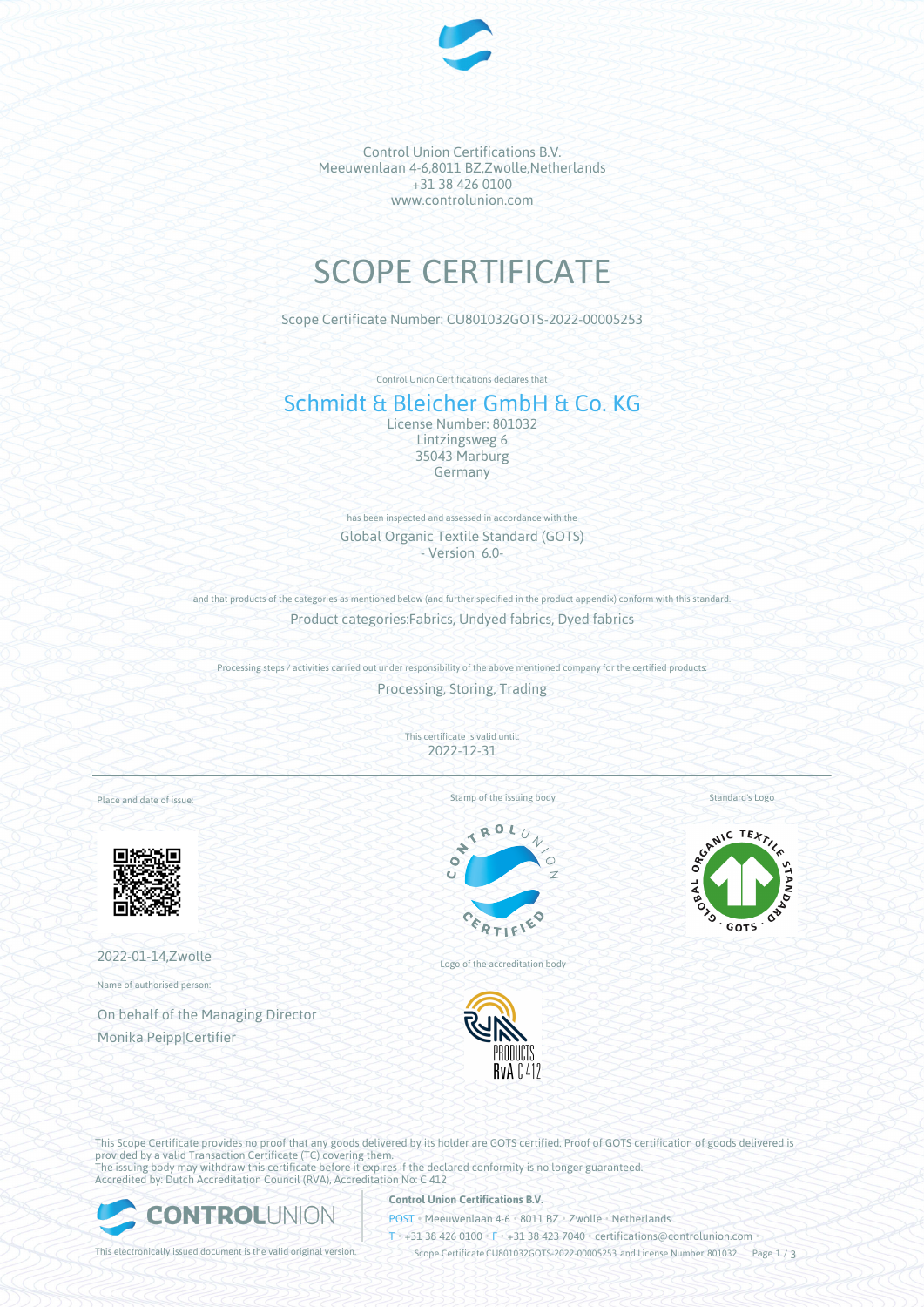

#### Control Union Certifications B.V. Meeuwenlaan 4-6,8011 BZ,Zwolle,Netherlands +31 38 426 0100 www.controlunion.com

### **Schmidt & Bleicher GmbH & Co. KG Global Organic Textile Standard (GOTS)**

# **Products Appendix to Certificate no.CU801032GOTS-2022-00005253**

In specific the certificate covers the following products:

| <b>Product category</b> | <b>Product details</b> | <b>Material composition</b> | Label grade |  |
|-------------------------|------------------------|-----------------------------|-------------|--|
| Dyed fabrics            | Woven fabrics          | 100.0%Organic Cotton        | Organic     |  |
| Fabrics                 | Knitted fabrics        | 100.0% Organic Wool         | Organic     |  |
| Fabrics                 | Woven fabrics          | 100.0%Organic Cotton        | Organic     |  |
| <b>Undved fabrics</b>   | Woven fabrics          | 100.0%Organic Cotton        | Organic     |  |
| Undyed fabrics          | Woven fabrics          | 100.0%Organic Wool          | Organic     |  |
|                         |                        |                             |             |  |

Place and date of issue:



2022-01-14,Zwolle

Name of authorised person:

On behalf of the Managing Director Monika Peipp|Certifier

Stamp of the issuing body



SCANIC TEXTILE OR BOWLIS ST GOTS '

Standard's logo

Logo of the accreditation body